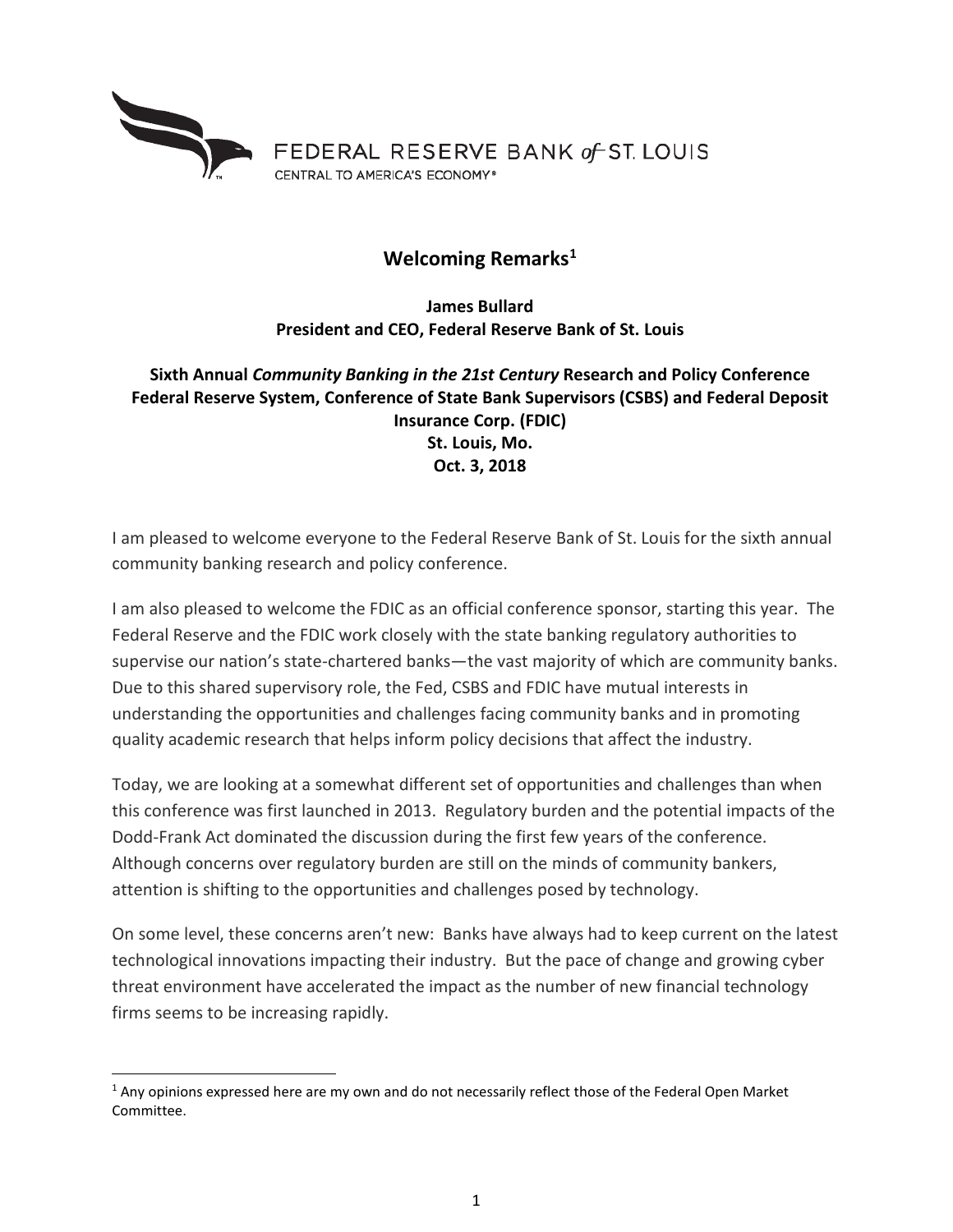## FEDERAL RESERVE BANK of ST. LOUIS

As new financial technology offerings entered the marketplace, we heard regular assertions that fintechs would "disrupt" the financial services industry—or perhaps even replace it. Bold statements were frequent: Fintech firms are going to "upend relationship lending," they will "provide unprecedented credit access to the underserved," fintech will "make branch banking obsolete."

To date, those assertions have not been fulfilled. Indeed, we have seen significant cooperation between fintech firms and financial institutions because of their mutual interests, and importantly, because fintech firms have largely relied on banks to clear and settle their transactions. We are aware of many successful and responsible partnerships. For the most part, these partnerships work well, allowing banks to offer products and services that may have been out of reach previously, or engage new customers and new markets that had previously been closed to them. I understand we will close this year's conference with a panel that specifically explores the future of community banking through the lens of those who have engaged in these types of partnerships.

These partnerships, of course, are not without risk. Increasingly, we are hearing stories of fintech companies interested in their own financial services charters—special purpose charters, industrial loan company charters or traditional bank charters. While traditional bank charters provide a level playing field in terms of the regulatory and supervisory process, the options and opportunities with other forms of charters are yet unknown.

For those banks partnering with fintech firms or using their services, there is also some degree of uncertainty. I mentioned cyber risk earlier. We are very cognizant of the potential for growing interconnectivity in our financial system. I anticipate that operational risk will someday equal or exceed credit risk for many community banks.

We also recognize the uncertainty of the impact of the use of artificial intelligence on the underwriting of credit and its impact on financial markets during economic cycles. Providers of these services must be vigilant about providing fair and equal access to credit. There must be mechanisms to ensure credit availability even during stressed economic cycles. One of the lessons learned from the financial crisis was that the volume of small business loans fell substantially in larger banking organizations. This was often not due to liquidity or capital issues. Indeed, it is possible that automated underwriting mechanisms were an important contributing factor.

The changing landscape of financial services is an important reason for this conference. The impacts of automation on the financial services industry have been substantial in recent years,